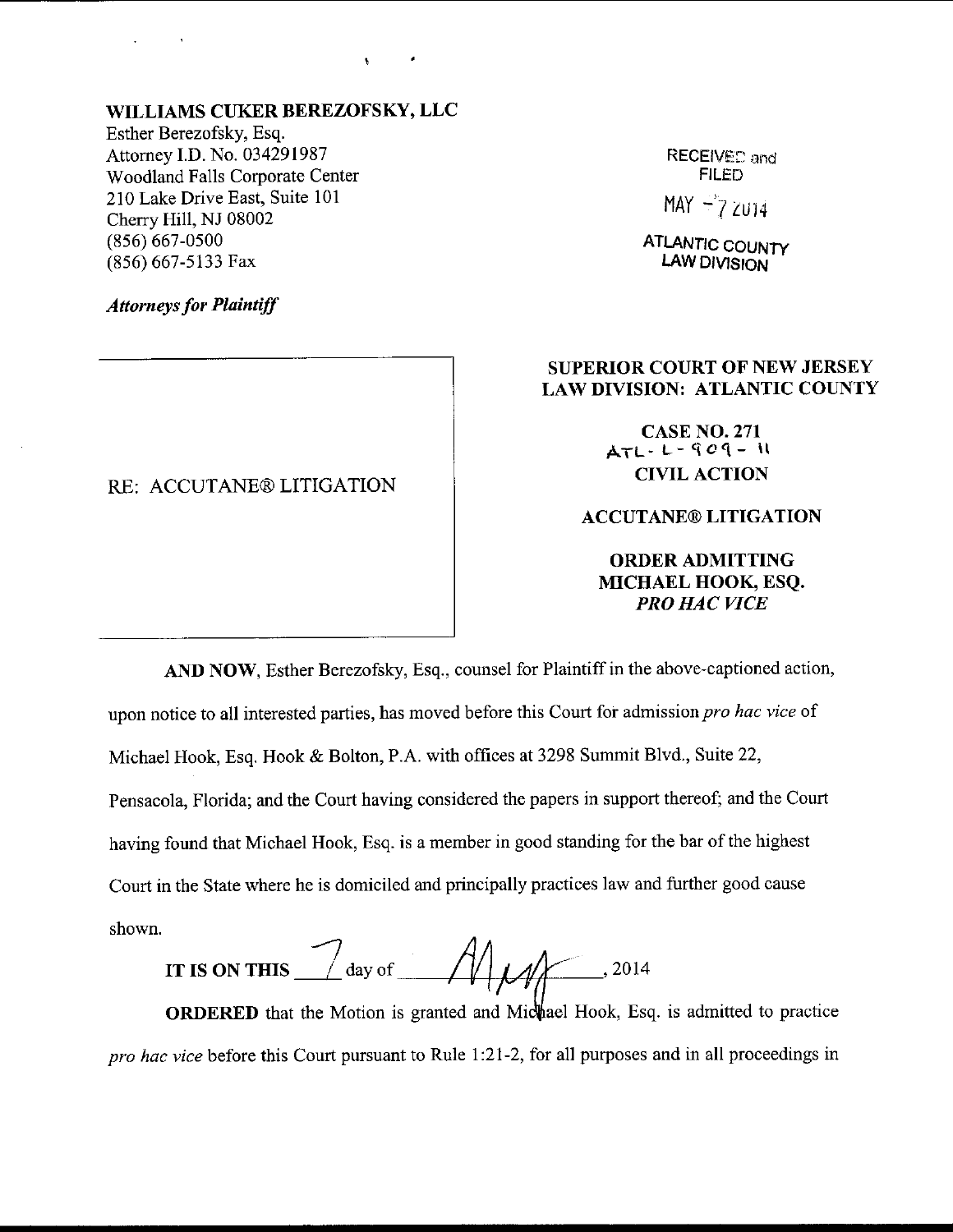connection with this action, in the same manner as an attomey who is admitted to practice in this State and is domiciled and maintains an office for the practice of law in the State of New Jersey, provided that he shall:

 $\mathcal{L}^{\mathcal{A}}$ 

 $\mathbf{t}$ 

- 1 Abide by the Rules of Court for the State of New Jersey, including all disciplinary rules;
- 2. Consent to the appointment of the Clerk of the Supreme Court as an agent upon whom service of process may be made for all actions against him and his firm that may arise out of his participation in this matter;
- 3. Notify the Court immediately of any matter affecting his standing before this Court; and
- 4. Have all pleadings and other papers filed in the Court signed by an attorney-at-law of this Court employed by the firm of Williams Cuker Berezofsky, LLC, who shall be responsible for the conduct of Michael Hook, Esq.; and it is further

ORDERED that Michael Hook, Esq. shall make payment of fees as provided in the New

Jersey Rules of Court, Rule 1:28-1(b), 1:28-2 and 1:28B-1(e), within thirty (30) days of the date

of this Order, and it is further

ORDERED that the Clerk of this Court shall forward a copy of this Order to the

Treasurer of the New Jersey Fund for Client Protection; and it is further

ORDERED that copies of this Order shall be served by attomeys for Plaintiff upon all

counsel of record within seven (7) days of receipt thereof.

Honorable Carol E

| Opposed  $\left[\right._{\Lambda}\right]$  Unopposed